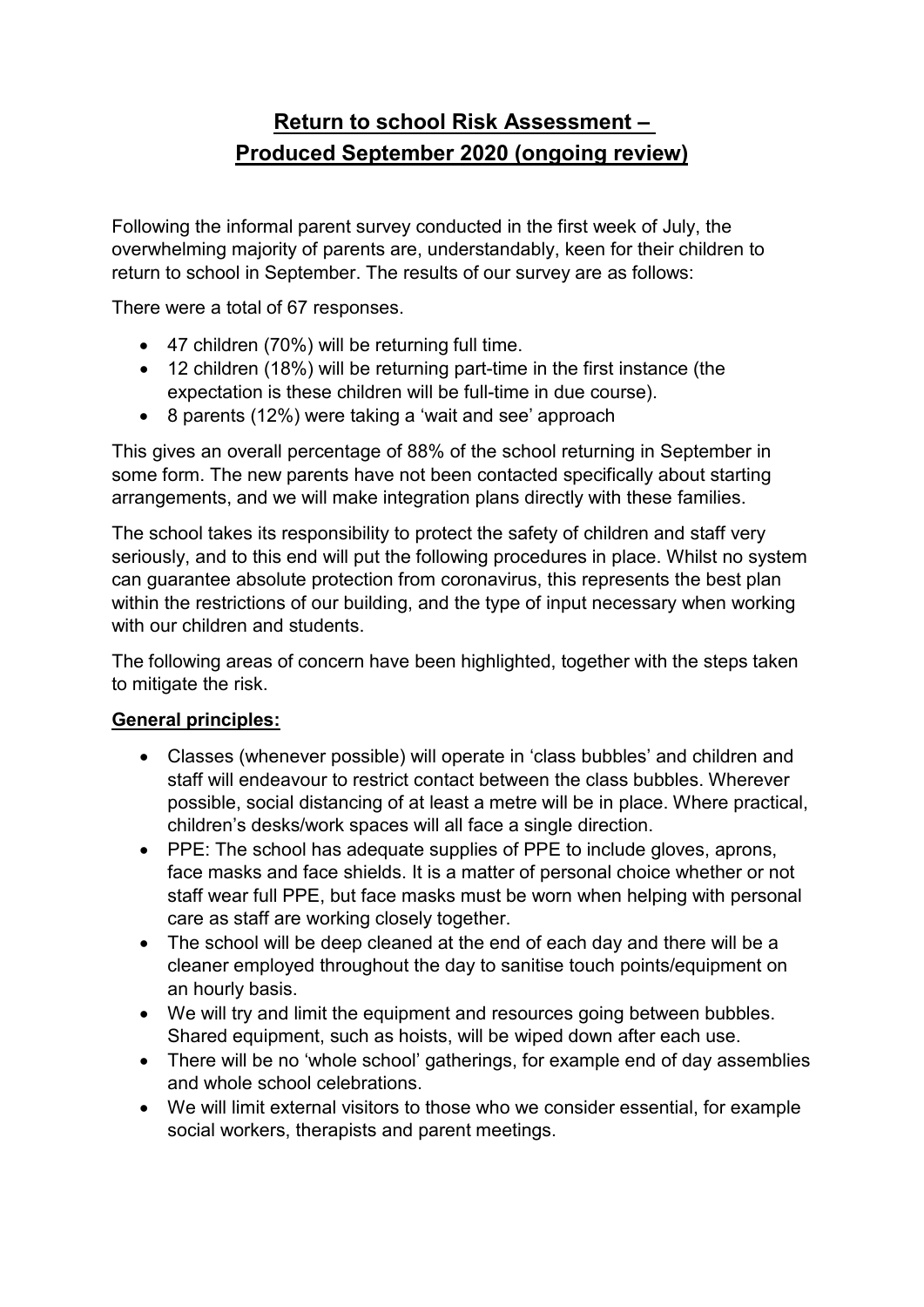- We will not be doing any external trips initially and this decision will be reviewed at the October half term.
- There will be no school lettings and this decision will be reviewed at October half term.
- Staff will have the hall and meeting room, as well as the staff room, to use as rest areas. This will maximise the ability to socially distance.
- Additional cleaning resources will be sourced from July.
- There will be a one way system throughout the school.

### **The start of the day procedures:**

The start of the day will be staggered with children arriving on minibuses starting at the usual 9.10 time. To make this process as safe as possible, the children will enter the building, one minibus at a time via the hall doors (not the main door). This will enable there to be several distanced marked areas for children to wait in the hall, and their hands and wheelchair touch points, where applicable, can be sanitised. A consistent team of people will manage this every day and will take the children to their classes where their class teams will be waiting for them.

**For parents who drop off their children, we will ask you to do this at 10am using the main door. If this is difficult with other commitments, please contact the school and we will work around your existing commitments**. Please queue outside the building in the specific zoned areas. Your children will have their hands sanitised and wheel chair touch points, if applicable, sanitised before entering the main school where they will be taken by the team down to their classes. There will be very clear signage explaining where to wait and the team will be on hand to guide you through this.

### **Using the bathroom and personal care:**

We recognise that when helping children with personal care it is impossible to maintain social distancing. Wherever possible and practical, we will ensure consistent members of staff are taking children to the bathroom. Face masks will be worn at all times when helping with personal care.

### **Break and lunch times:**

• We recognise the importance of being outside and having a change of scenery from the class room. To this end, we will try to keep outside time as 'normal' as possible. Sunshine and Stars class both have their outside areas and will limit their outside time to these areas. The school playground will be painted into three zones with Rainbow, Galaxy and Pluto each having a separate area. College will limit themselves to the area immediately outside their base, and Venus and Jupiter will share the sensory garden area. This can be swapped so all children can have access to the sensory area throughout the week, and individual teachers will make these arrangements. The outside play equipment in the sensory area will not be used. This arrangement may be subject to change depending on the status of the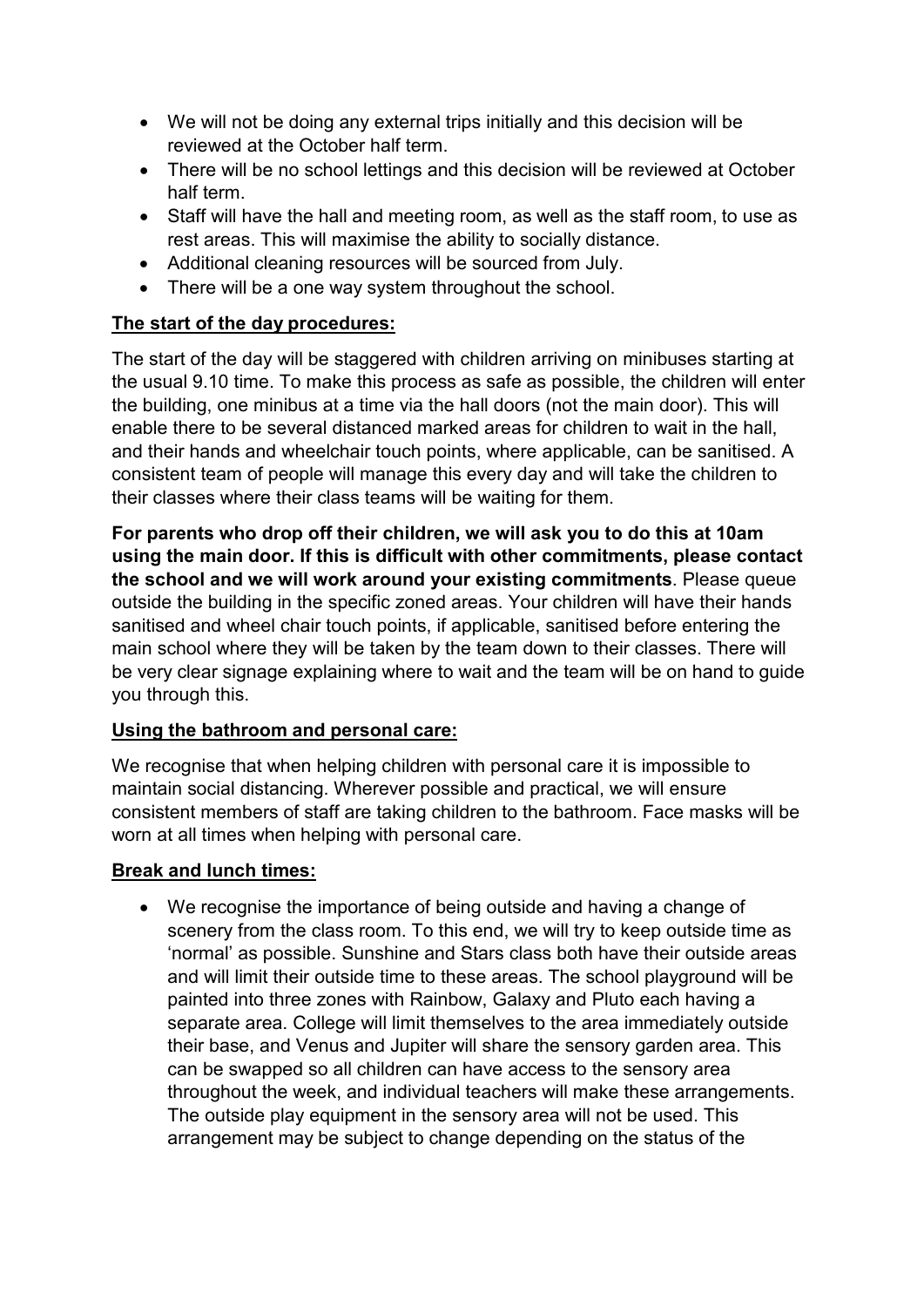modular build. Wherever possible we will protect the integrity of these outside area 'bubbles'.

- Children will eat in their classrooms and not the main hall. Lunches will be available for collection from the main hall and class teachers will be responsible for ensuring a consistent member/s of staff collect lunches on a daily basis.
- **We would also encourage parents to send children in with a packed lunch wherever this is possible, but please ensure this is in line with speech and language feeding guidelines – thank you.**

### **The end of the day procedures:**

The end of day procedures will start at 2.30 when the team will begin to collect children. Children will exit through the hall one bus at a time. We will work with 24X7 to ensure each bus is allocated a number, and the team will collect the corresponding children from their individual classes. Staff have access to radios to facilitate this. **Please be aware that this may have some impact on the time children arrive home. Parents will be able to collect their children from 3pm at the main door and the procedures will be a reversal of the morning procedure.**

### **School resources/facilities:**

The very limited additional spaces we have, for example the music room and the sensory room, will be limited to a specific number of children and there will be appropriate signage to this effect.

### **Physiotherapy and other therapies:**

In order to best maintain social distancing in classes, most therapeutic input will take place in the hall. The hall will be divided into three sections and classes will 'book' a slot with the timetable being determined by teachers in September. It is likely that music therapy will be class based, rather than individual or group sessions initially.

# **Ongoing Issues.**

- On the first Inset day in September we will practice these procedures with staff. It may be that some of the procedures need 'tweaking' following the run through.
- It is also recognised that those few children who are not at school will need some input from their teachers. This will probably look like live streaming of lessons via zoom. The details can be confirmed with those relevant parents in September.
- Over the summer we will be revisiting any relevant individual medical risk assessments.
- Teachers may wish to revisit curriculum areas before moving on and this will be at the professional judgement of individual teachers.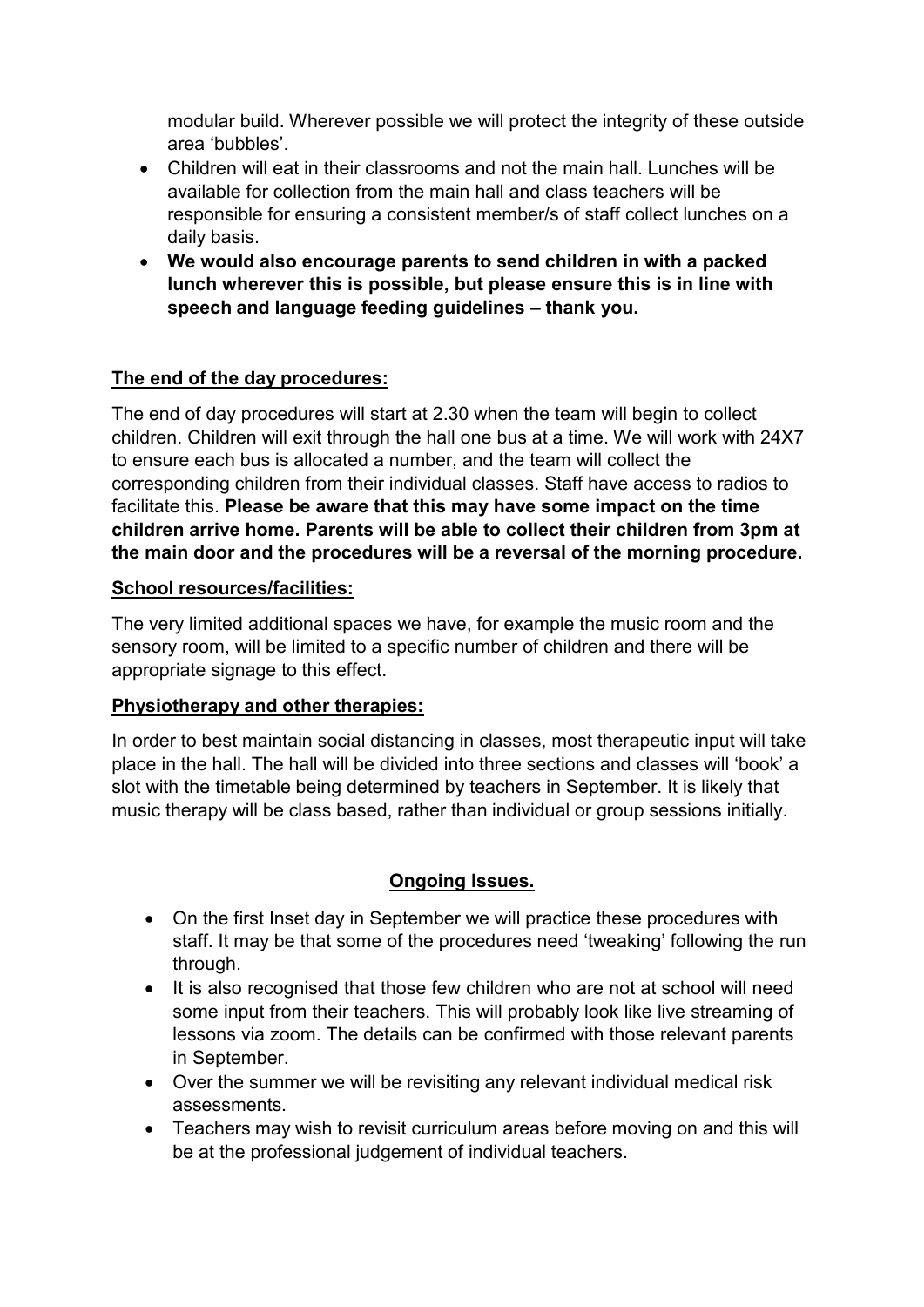# **Updates:**

- 21/07/20 we will not use any of the air conditioning units in school
- We will open doors and windows wherever possible to facilitate air flow through the classrooms/school.
- 02/09/20 a one way system has been introduced throughout the school
- 02/09/20 the cleaning regime has changed. Class staff will be provided with appropriate cleaning equipment and clean touch points and key areas of the class. This will avoid the need for one individual to be visiting all bubbles in school. Communal touch points will be cleaned by leadership team/office staff twice per day.
- 14.09.20 all staff have been provided with personal hand sanitising gel.
- 17/09/20 New DfE directive in place 'What to do if a pupil is displaying symptoms of CV' now added as appendix to this document.
- 22/09/20 we have purchased a 'fogger' to facilitate the swift and efficient sanitising of an area following a suspected or confirmed case. Key staff have been trained in its use and appropriate PPE is available.
- 28/09/20 from 2/10/20 the school will close at 3.45pm on Friday to allow an enhanced cleaning regime. Volunteer staff will be paid overtime and work under the direction of the site manager.
- 23/10/20 we now have a weekly regime of steam cleaning class based chairs/standing frames/equipment.
- 2/11/20 Government have announced a national lockdown & a letter has been sent to parents detailing the implications of this.
- 5/11/20 new guidance around extremely clinically vulnerable children in place.
- 23/11/20 new updated review risk assessment in place from December 2020.

# **Update – January 2021:**

The school will be moving to an online learning programme from the  $6<sup>th</sup>$  January 2021 but the school will fully support those children of key workers, particularly vulnerable children and those parents who wish to secure a place at school. Those children being educated in school will be split into appropriate bubbles, led and supported by appropriate staff. All staff entering the school will be tested on a weekly basis. Currently, we are trying to secure appropriate training to enable us to test children regularly. All children attending school will have a separate risk assessment and all child protection procedures will remain in place for all children regardless of whether or not they are in school or accessing home learning. All classes will have a comprehensive and timetables package in place for their classes and this work will be overseen by a member of the leadership team.

All procedures (as per previous risk assessment) around cleaning, touch point and hand sanitisation, temperature taking will remain in place for all staff and children on site. There will always be at least one DSL on site at any one time and DSLs/child protection leads will be identified on the rota. This information will be shared to enable easy access to a safeguarding lead for those staff working from home.